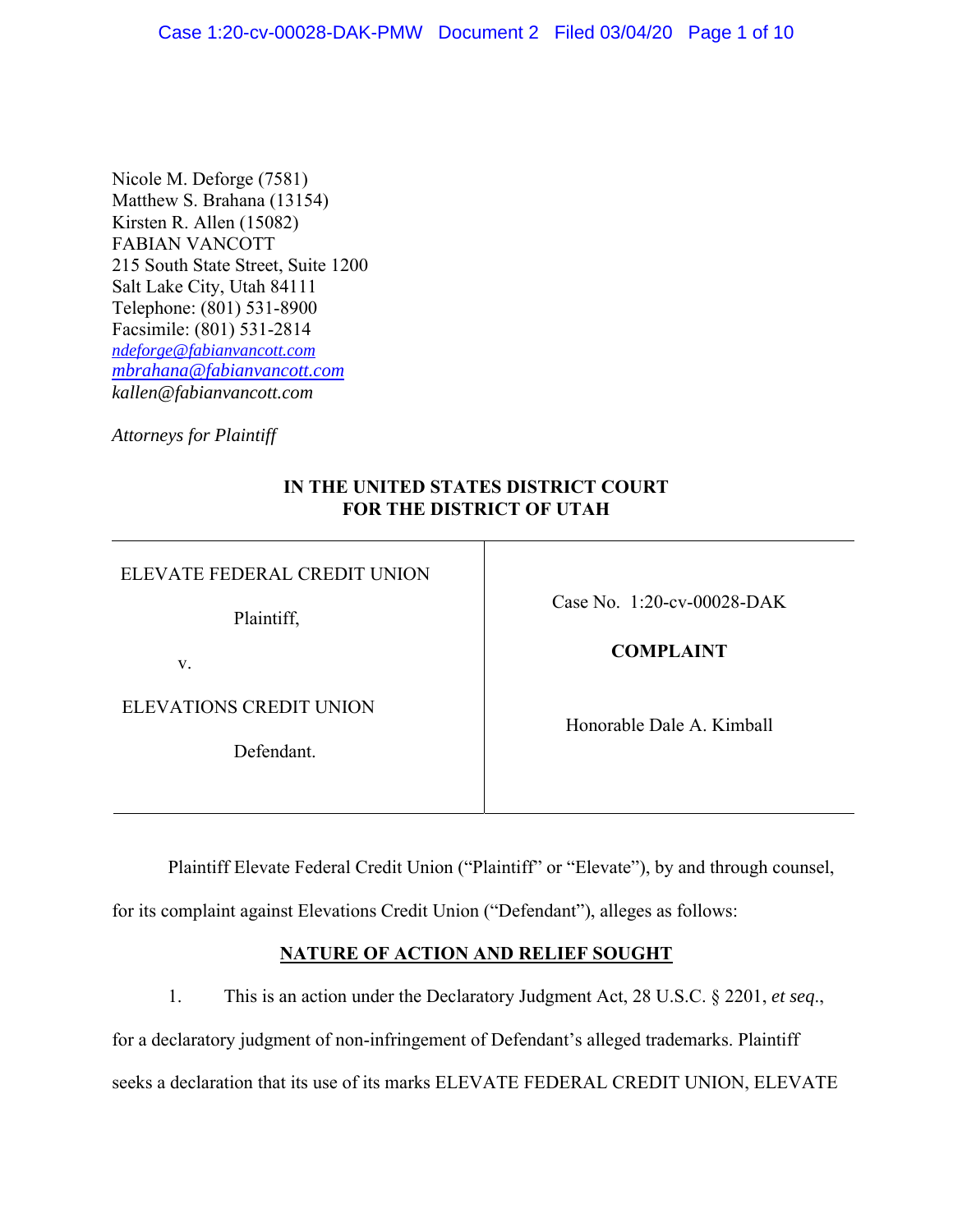## Case 1:20-cv-00028-DAK-PMW Document 2 Filed 03/04/20 Page 2 of 10

CREDIT UNION, and ELEVATE ("Plaintiff's Marks") does not infringe on Defendant's claimed rights in its trademarks.

2. This action arises out of Defendant's claims that Plaintiffs' Marks infringe on its claimed marks.

3. Plaintiff is the owner of trademark registrations for Plaintiffs' Marks, copies of which are attached as Exhibit A.

#### **PARTIES**

4. Plaintiff is a Utah-based credit union with its principal place of business at 1023 Medical Drive, Brigham City, Utah 84302.

5. Upon information and belief, Defendant is a Colorado nonprofit corporation with its principal place of business at 2960 Diagonal Highway, Boulder, Colorado 80301.

### **JURISDICTION AND VENUE**

6. This Court has jurisdiction over the subject matter of this action pursuant to 28 U.S.C. §§ 1331, 1338. The claims alleged in this Complaint arise under the Declaratory Judgment Act, 28 U.S.C. § 2201, and the Lanham Act, 15 U.S.C. §§ 1052 and 1125, *et seq*.

7. This Court has personal jurisdiction over Defendant because Defendant has established minimum contacts with this forum.

8. Venue is proper in this District under 28 U.S.C. § 1391(b) and (c) because a substantial part of the events giving rise to Plaintiff's claims occurred in this District or because the Defendant is subject to personal jurisdiction in this District.

9. An actual case or controversy exists between the parties. Defendant has repeatedly threatened to take action against Plaintiff, has asserted that Plaintiff is engaging in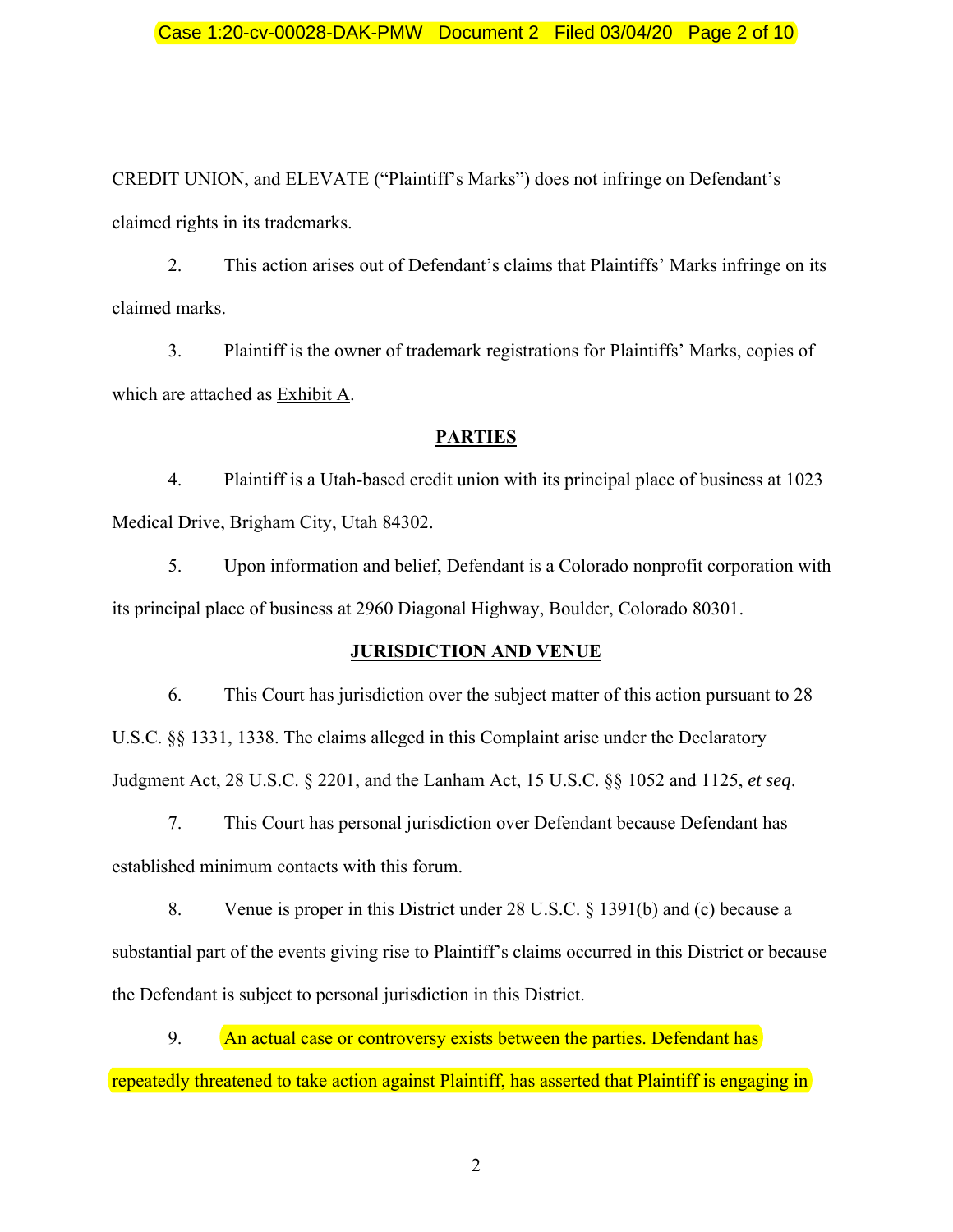acts of trademark infringement and unfair competition, and has demanded that Plaintiff immediately cease and desist from using Plaintiff's Marks.

## **GENERAL ALLEGATIONS**

10. Plaintiff is a small, local, Utah-based credit union that has been in operation in

since 1954.

11. Plaintiff began its operations in Box Elder County, Utah, under the name

Intermountain Indian School Credit Union. In 1978, the name was changed to Box Elder County

Federal Credit Union.

12. Since 2015, its business has expanded to include operations in three counties in

Northern Utah with branches in Brigham City, Utah and Garland, Utah.

13. Plaintiff only has three branches: two in Box Elder County and one in Cache

County, Utah.

14. To better reflect its growth, beginning in or around 2018, Plaintiff began a

rebranding campaign, which, among other things, included changing its name to "Elevate Credit Union" (the "Rebranding").

15. In conjunction with the Rebranding, Plaintiff acted in good faith in selecting and adopting the tradename "Elevate Credit Union."

16. Plaintiff sought prior permission on January 30, 2018, from the National Credit Union Association ("NCUA"), the entity that approves and regulates all credit unions, to change its name to Elevate Federal Credit Union.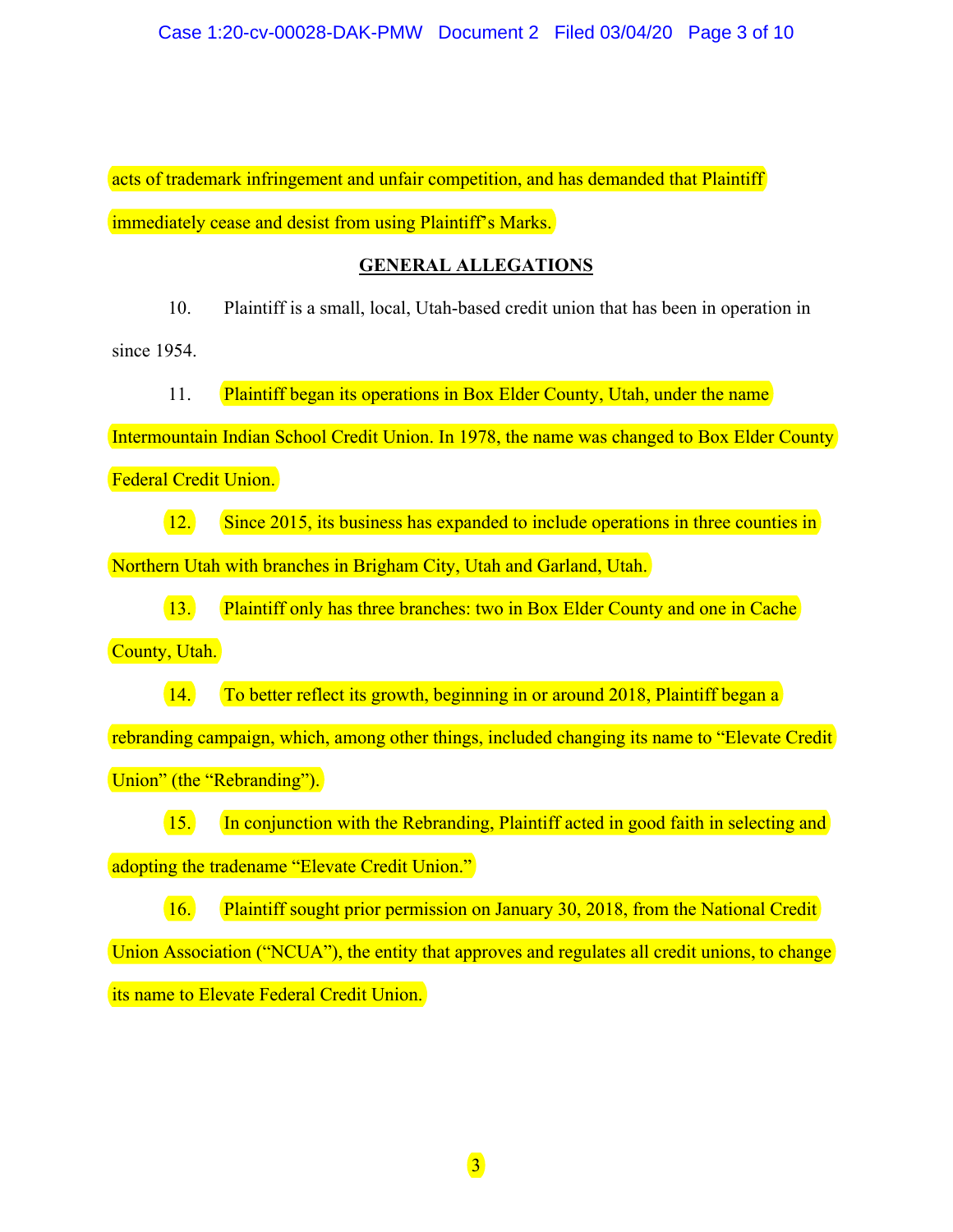17. Following the NCUA approval process, on February 28, 2018, Plaintiff received a certificate of resolution from the NCUA granting Plaintiff permission to use the name Elevate Federal Credit Union and reserving the name for Plaintiff.

18. On December 17, 2019, the NCUA officially changed Plaintiff's name to Elevate Federal Credit Union, without objection, despite NCUA's full knowledge of the existence of Elevations Credit Union.

19. NCUA does not approve a name for a credit union that it believes is too similar in name or membership to another credit union.

20. Based on NCUA's approval, Plaintiff understood that there would be no legal issues with its Rebranding.

21. In addition, over the last year, Plaintiff has publicly announced its Rebranding on numerous occasions, including via published notification of its Rebranding in the preeminent, nationwide trade journal for credit unions, "Credit Unions Today", on at least five occasions since April 2019.

22. Elevate received no objection from Defendant and no notice of any confusion or concern with its name change.

23. In the last two years, Plaintiff has invested and incurred substantial costs and effort in Rebranding to "Elevate Credit Union." It has rebranded and replaced all of its signage, advertising, marketing materials, financial products and credit cards, applications, company information, mailings, website, social media, mobile apps, blog, office materials such as business cards, envelopes, and letterhead, as well as updates with its core processor and other vendors. Plaintiff has also expended a tremendous amount of time and effort informing its members and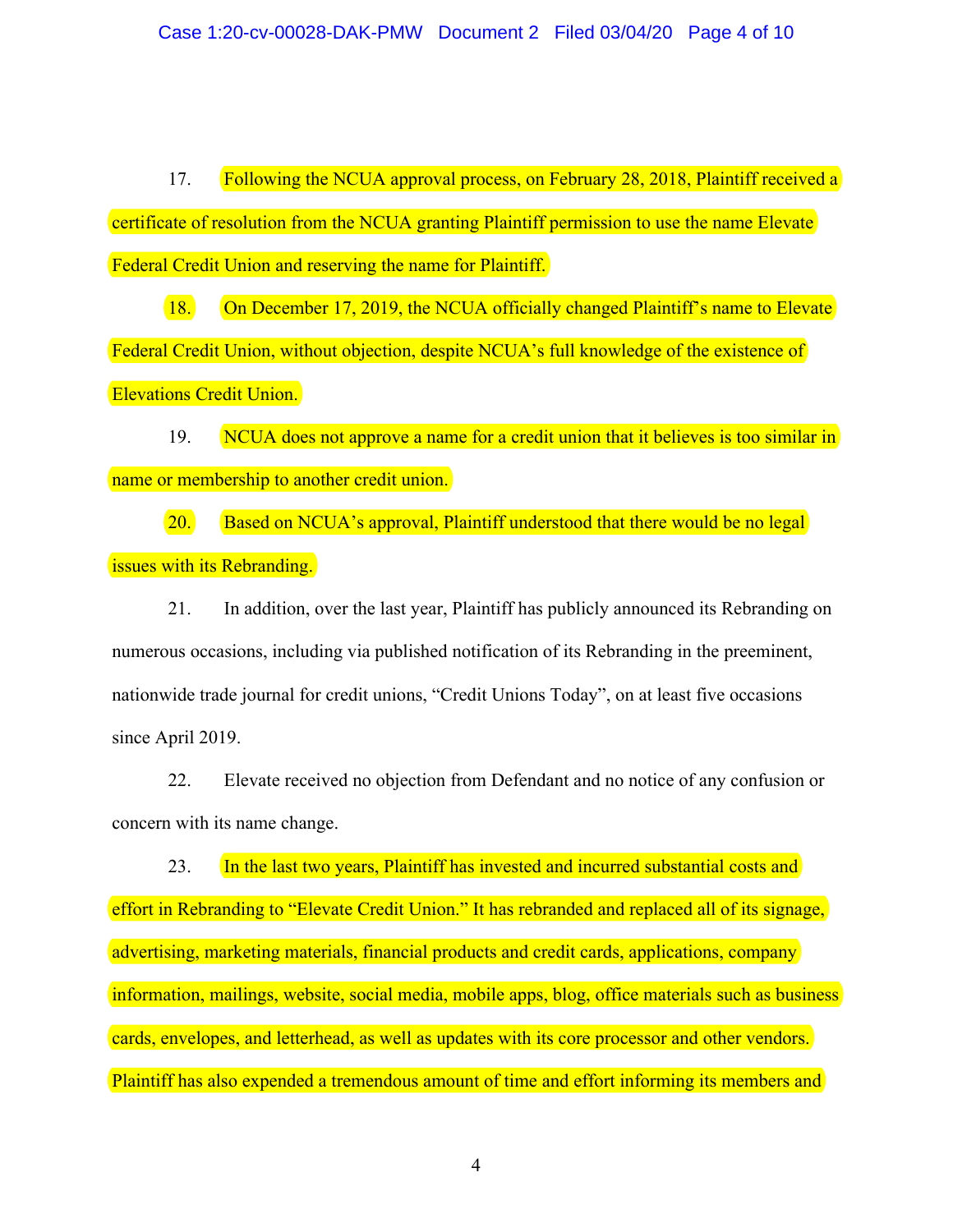the community of the rebranding and building consumer recognition and good will in the Plaintiff's Marks.

24. Although Plaintiff believes that Defendant has known of the Rebranding for nearly a year, given the prominent public announcements in the principal credit union trade journal, Defendant waited until December 11, 2019 to object to Plaintiff's Rebranding and demand that it cease all such efforts.

25. By then, Plaintiff's Rebranding was already irreversible. It no longer was authorized to do business as Box Elder County Federal Credit Union and can only do business as Elevate Credit Union, per the rules and regulations of NCUA.

*Defendant's Demands* 

26. Upon information and belief, **Defendant began operating as the University of** Colorado Federal Credit Union in 1953.

27. Upon information and belief, Defendant subsequently changed its name to Elevations Credit Union.

28. Upon information and belief, Defendant only has credit union branches in

northern Colorado, with thirteen branches clustered in suburbs and towns north of Denver.

29. Upon information and belief, Defendant has no branches in Utah and does not

specifically advertise in Utah or target new members in Utah.

30. Defendant is not authorized to operate as a credit union in Utah

31. Defendant is not registered to do business in Utah, and Plaintiff is not registered to do business in Colorado.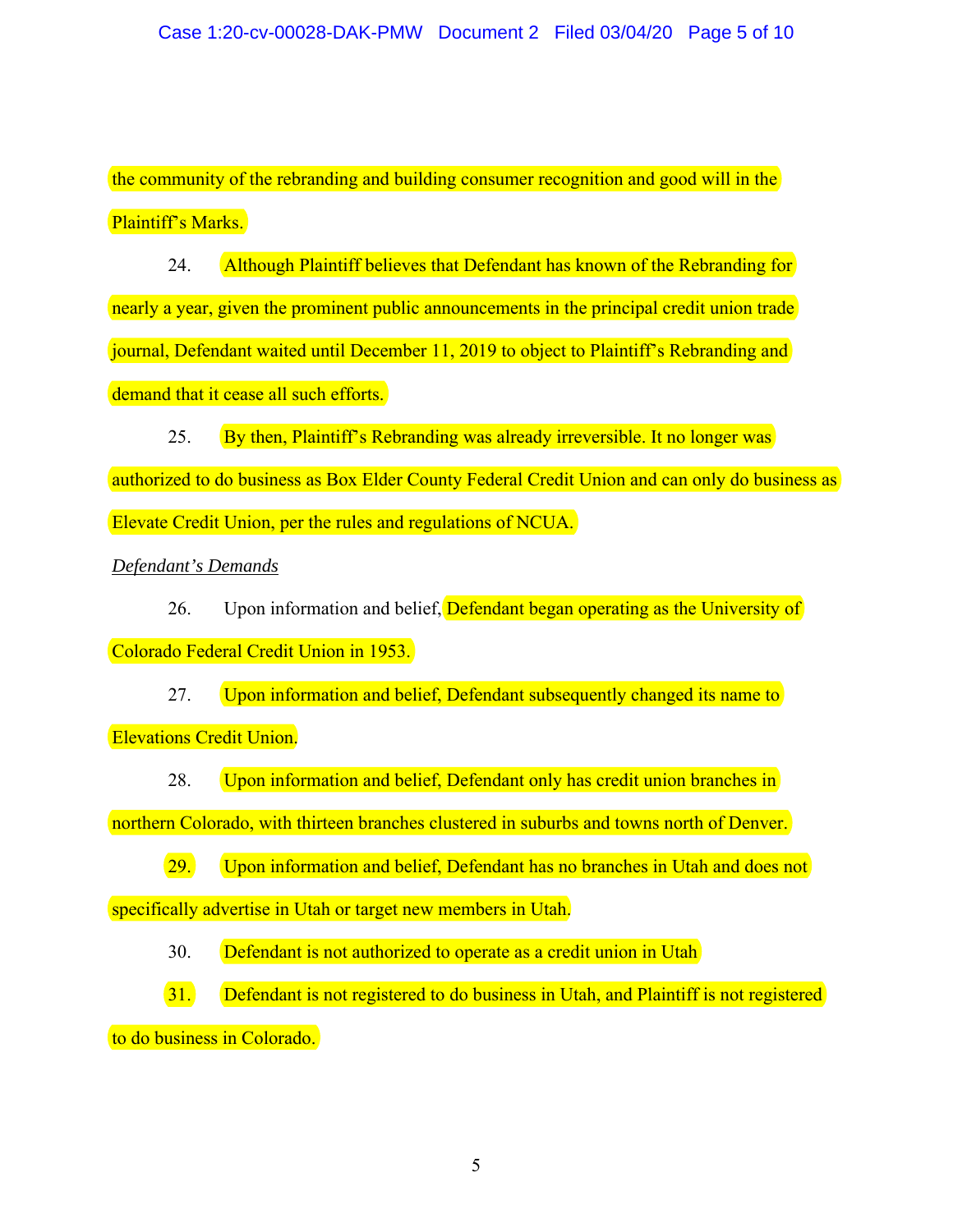#### Case 1:20-cv-00028-DAK-PMW Document 2 Filed 03/04/20 Page 6 of 10

32. Defendant claims trademark rights in the marks ELEVATIONS and

ELEVATIONS CREDIT UNION for use with credit union services ("Defendant's Marks").

33. On December 11, 2019, two years after Plaintiff first announced its Rebranding and name change, Defendant sent a letter to Plaintiff, claiming that Plaintiff's Marks infringed Defendants' Marks.

34. Plaintiff, through legal counsel, responded to Defendant's letter, explaining in

detail why the marks were not confusingly similar and there would be no likelihood of confusion between the marks.

35. The marks do not sound alike, do not have the same appearance, and do not have the same meaning.

36. The only common element between the marks is the phrase "credit union," which merely describes the credit union services offered under the marks.

37. Plaintiff's Marks contain the distinctive term "elevate," and Defendant's Marks contain the distinctive term "elevations."

38. The term "elevate" and the term "elevations" do not have the same meaning, appearance, sound, or commercial impression.

39. Indeed, the U.S. Patent & Trademark Office ("USPTO") has repeatedly approved marks for registration that are used in connection with identical or related goods and services despite the fact that the only nondescriptive term in each mark is "elevate" or "elevations" and found no likelihood of confusion between such marks. For example:

> a. The USPTO found no likelihood of confusion between Defendant's Marks and the mark NOTRE DAME FCU ELEVATE (Reg. No. 5020137), despite the fact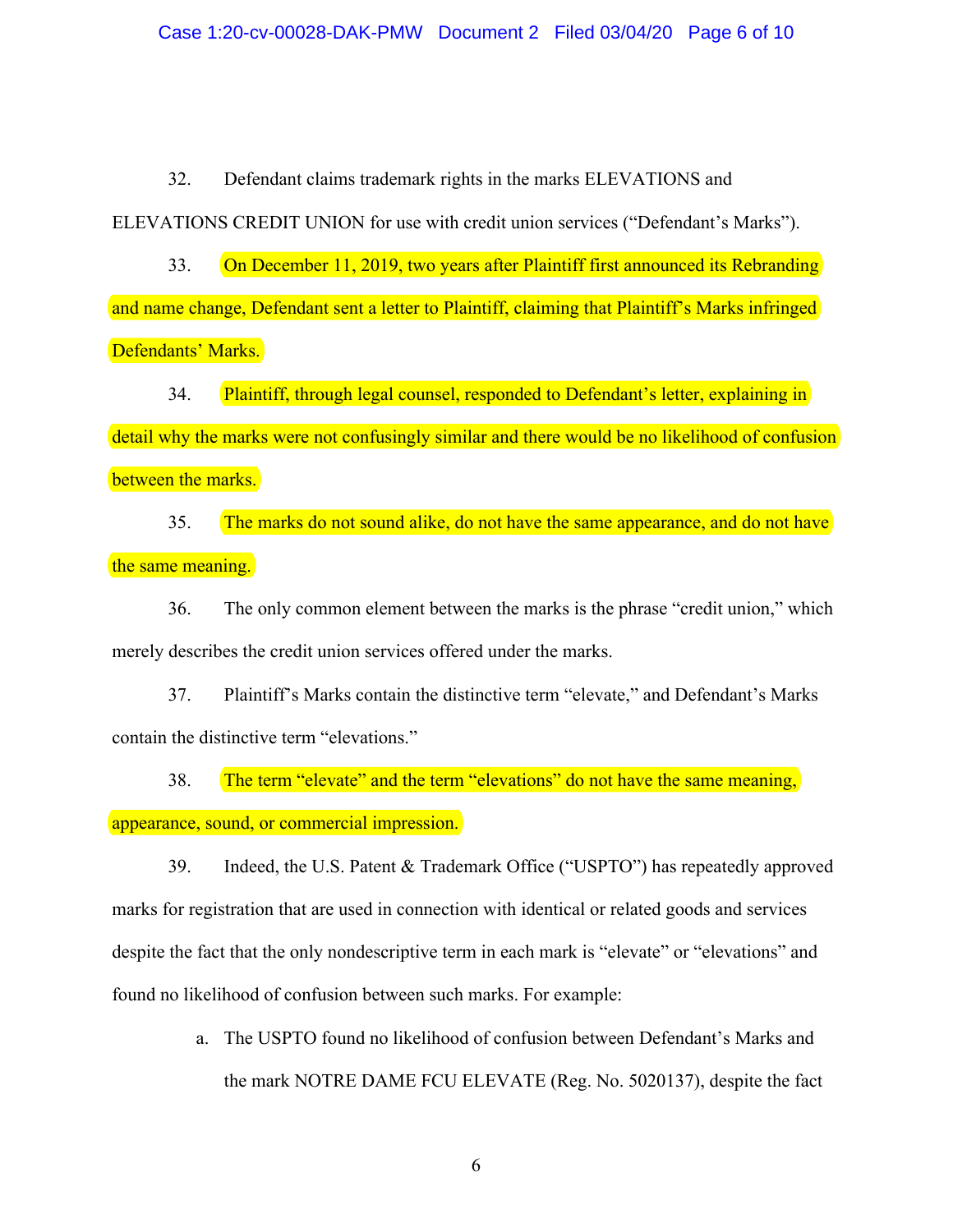that both marks were used in connection with credit union services. The only distinctive feature of the marks was the term "elevate" in the '137 registration and the term "elevations" in Defendant's marks. *See* attached Exhibit B.

- b. The USPTO found no likelihood of confusion between the mark ELEVATE REAL ESTATE GROUP (Reg. No. 3940897) and the mark ELEVATION REAL ESTATE GROUP (Ser. No. 88176991), despite the fact that both marks were to be used in connection with identical real estate development services. *See* attached Exhibit C.
- c. There are coexisting federal trademark registrations for the mark ELEVATION PARTNERS (Reg. No. 3093993) and the mark ELEVATE (Ser. No. 87209388), despite both marks being used for related investment services and the term "partners" being merely descriptive. *See* attached Exhibit D.
- d. There are coexisting registrations for the mark ELEVATE PAYMENTS (Reg. No. 5898554) on the one hand and for the marks ELEVATION PAYMENTS (Reg. No. 5495268) and ELEVATION (Reg. No. 5495267) on the other hand, despite all being used in connection with electronic credit card payments. *See* attached Exhibit E.
- e. There is a current registration for the mark ELEVATE MORTGAGE GROUP (Reg. No. 5549866) that coexists with registrations for Defendant's Marks despite the fact that all are registered for use with mortgage lending services. *See* attached Exhibit F.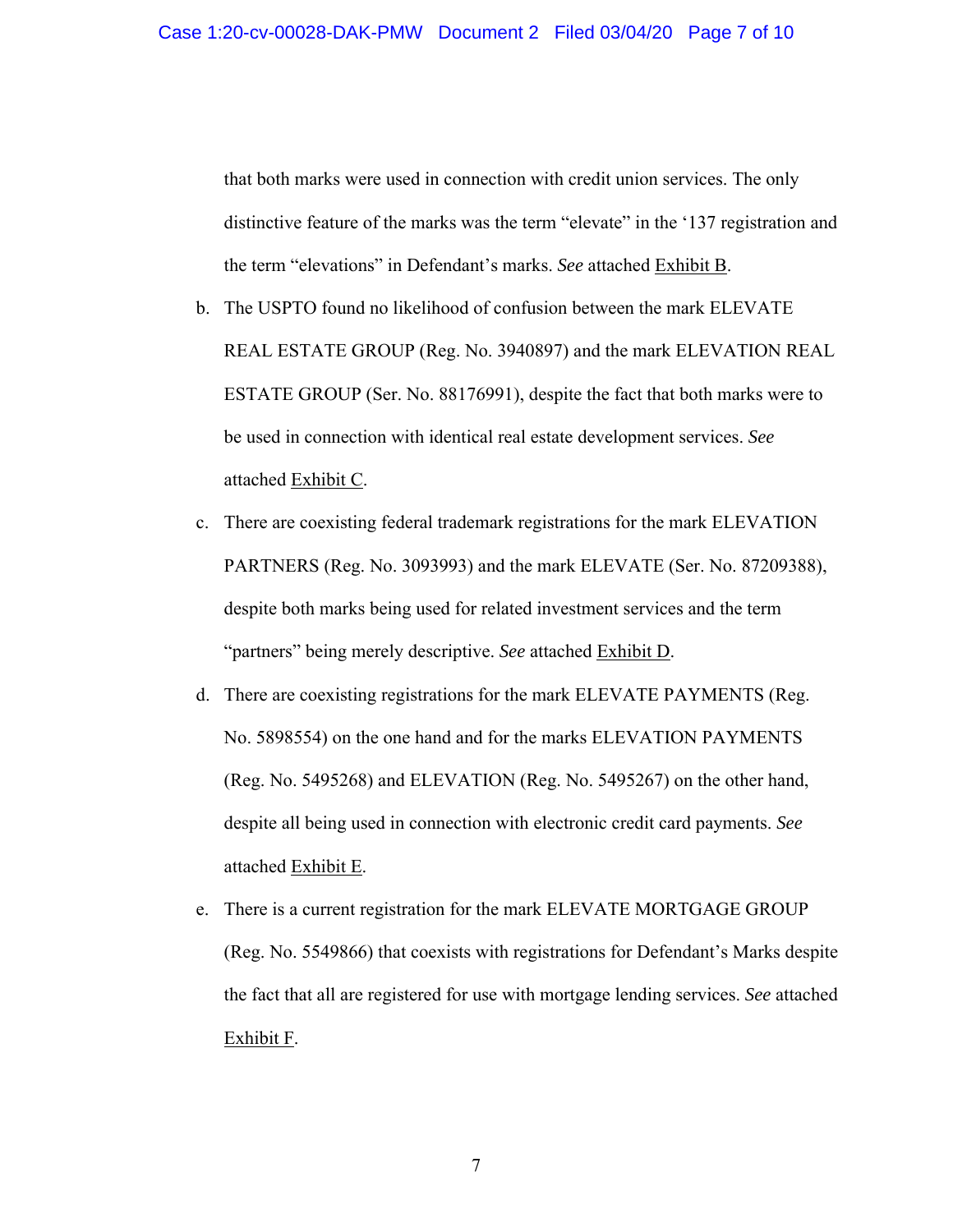40. In short, the USPTO has repeatedly concluded that a mark containing the word "elevate" as the only distinctive element would not create a likelihood of confusion with a mark containing the term "elevations" or "elevation" as the only distinctive element, even when the marks are used in connection with identical or closely related goods or services.

41. Plaintiff's Marks similarly would not create a likelihood of confusion with Defendant's Marks.

42. Plaintiff is unaware of any actual confusion by consumers with Defendant as a result of its use of Plaintiff's Marks.

43. Defendant has not asserted any actual confusion between the marks and, upon information and belief, there has been no actual confusion.

44. Defendant only operates in several counties in northern Colorado, and Plaintiff only operates in three small rural counties in northern Utah.

45. Plaintiff and Defendant's respective channels of trade, geographical markets, membership, and consumer base are not the same and their target markets and members are not the same.

46. Potential members of credit unions exercise great care in selecting their financial institutions.

47. There are literally dozens of companies using marks that contain the terms "elevation," "elevations," "elevate," "elevated," and "elevating" as the dominant or often only

nondescriptive element of their respective marks.

48. Those marks identify goods and services identical to, overlapping, or related to those offered under Defendant's Marks and Plaintiff's Marks.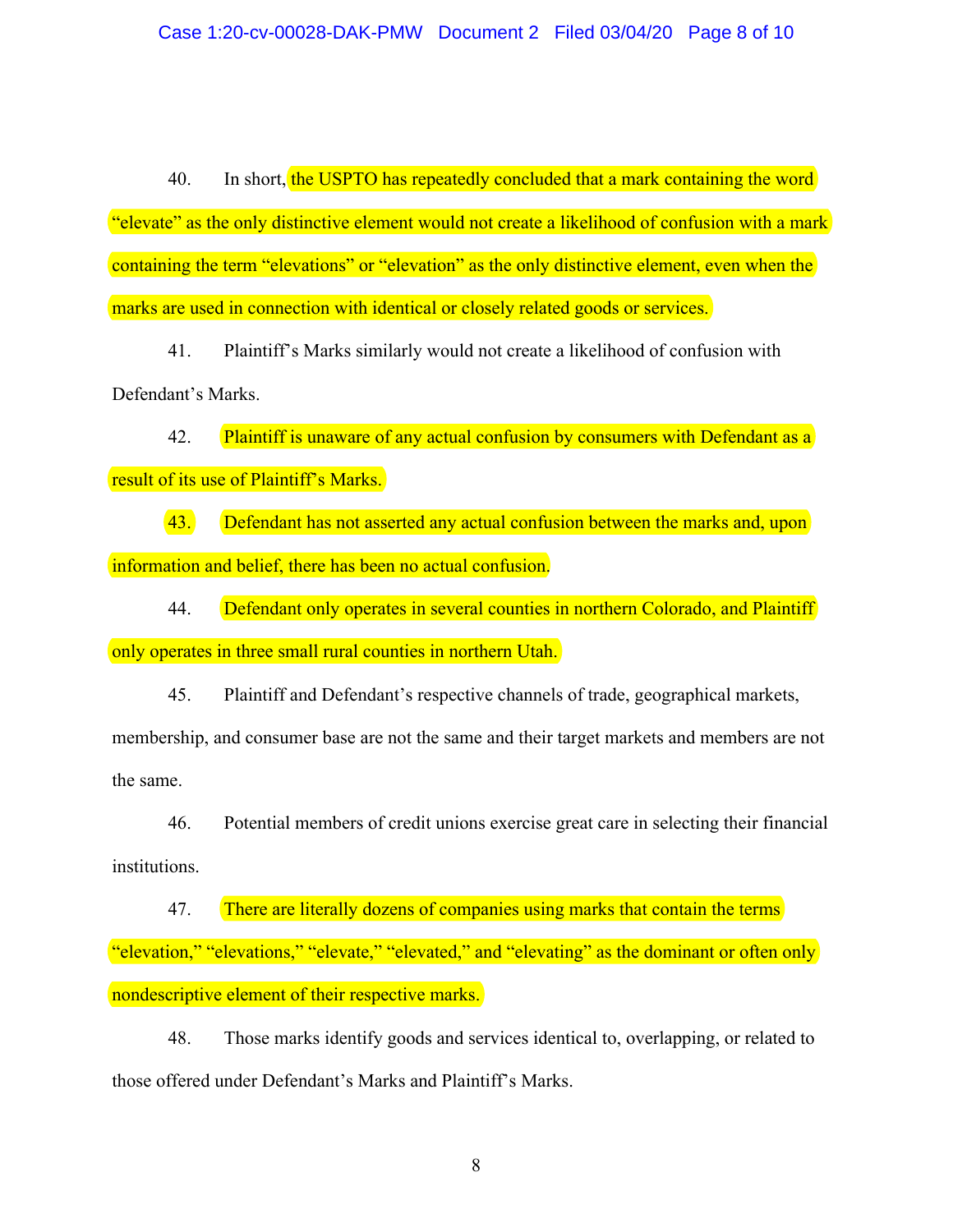49. Defendant's continue to assert that Plaintiff's Marks infringe Defendant's Marks.

50. To resolve this ongoing dispute, Plaintiff's therefore seek a judicial declaration

that Plaintiff's Marks do not infringe Defendant's Marks.

# **FIRST CLAIM FOR RELIEF**

# **(Declaratory Judgment of No Trademark Infringement and No Unfair Competition)**

51. Plaintiff repeats and realleges the allegations contained in the foregoing paragraphs of this Complaint as if fully set forth herein.

52. Defendant claims that Plaintiff's use of Plaintiff's Marks constitutes trademark infringement and unfair competition and has demanded that Plaintiff cease using Plaintiff's Marks.

53. An actual, present, and justiciable controversy exists between Plaintiff and Defendant concerning Plaintiff's use of Plaintiff's Marks.

54. Plaintiff use of Plaintiff's Marks to identify its credit union services would not create a likelihood of confusion with Defendants' Marks.

55. Plaintiff therefore seeks a declaratory judgment from this Court that Plaintiff's use of Plaintiff's Marks to identify its credit union services does not infringe or unfairly compete with Defendant's Marks under federal, state, or common law.

# **PRAYER FOR RELIEF**

WHEREFORE, Plaintiff prays that the Court enter judgment in its favor as follows:

a. declaring that Plaintiff's use of Plaintiff's Marks to identify its credit union services does not infringe Defendants' Marks under federal, state, or common law;

b. awarding Plaintiff its costs, expenses and attorneys' fees in this action; and